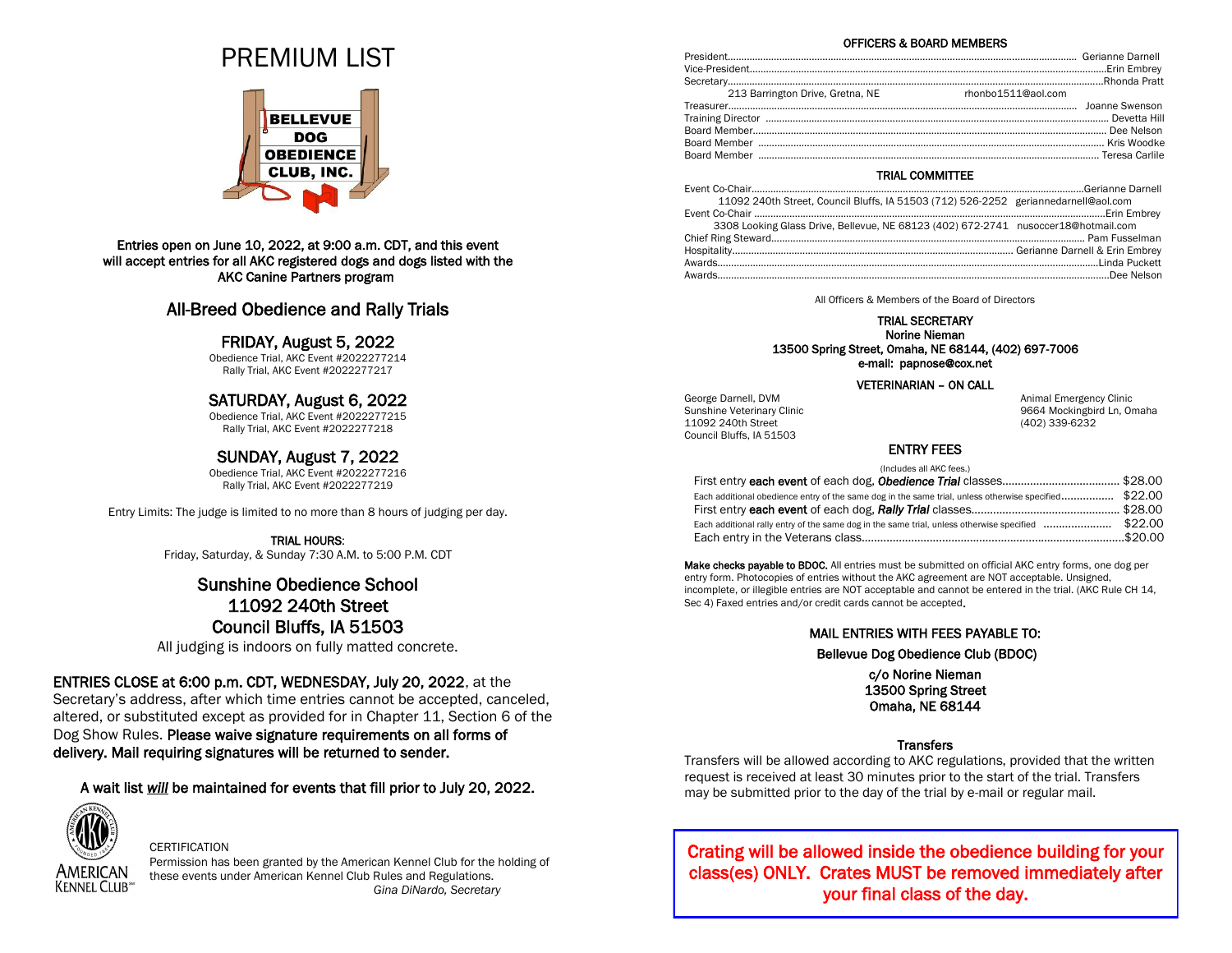#### JUDGES

Fred Buroff (#5277) 13214 S Carlisle Lane, Plainfield, IL 60544 Rick Garvin ( #18834) 4566 Harbour Hill Drive, Manhattan, KS 66503

#### OBEDIENCE TRIAL CLASSES & TENTATIVE RUN ORDER

Graduate Open, Utility A, Utility B, Preferred Utility, Versatility, Open B, Preferred Open, Open A, Graduate Novice, Preferred Novice, Novice A, Novice B, Beginner Novice A, Beginner Novice B, Veterans, UDX, PUDX

#### RALLY TRIAL CLASSES & TENTATIVE RUN ORDER

Master, Excellent B, Excellent A, Advanced B, Advanced A, Intermediate, Novice B, Novice A, RAE, RACH

#### JUDGING ASSIGNMENTS Trial Start Time Each Day will be 8:00 a.m. CDT

Friday: Obedience classes utilizing jumps will begin with 4" dogs and run in ascending jump height order. Saturday: Obedience classes utilizing jumps will begin with 26" dogs and run in descending jump height order.

Sunday: Obedience classes utilizing jumps will begin with 16" dogs and run in descending jump height order. Friday-Sunday: Rally classes will run short to tall in each trial.

\*\**Entries without jump heights cannot be accepted.\*\**

| <b>OBEDIENCE CLASSES</b> | <b>FRIDAY</b>      | <b>SATURDAY</b>    | <b>SUNDAY</b>      |
|--------------------------|--------------------|--------------------|--------------------|
| Novice A                 | <b>Rick Garvin</b> | <b>Fred Buroff</b> | Fred Buroff        |
| Novice B                 | <b>Rick Garvin</b> | <b>Fred Buroff</b> | <b>Fred Buroff</b> |
| Open A                   | <b>Rick Garvin</b> | <b>Fred Buroff</b> | Fred Buroff        |
| Open B                   | <b>Rick Garvin</b> | <b>Fred Buroff</b> | Fred Buroff        |
| Utility A                | <b>Rick Garvin</b> | <b>Fred Buroff</b> | Fred Buroff        |
| Utility B                | <b>Rick Garvin</b> | <b>Fred Buroff</b> | <b>Fred Buroff</b> |
| <b>Preferred Novice</b>  | <b>Rick Garvin</b> | Fred Buroff        | Fred Buroff        |
| Preferred Open           | <b>Rick Garvin</b> | <b>Fred Buroff</b> | Fred Buroff        |
| Preferred Utility        | <b>Rick Garvin</b> | <b>Fred Buroff</b> | Fred Buroff        |
| Beginner Novice A        | <b>Rick Garvin</b> | <b>Fred Buroff</b> | <b>Fred Buroff</b> |
| Beginner Novice B        | <b>Rick Garvin</b> | Fred Buroff        | Fred Buroff        |
| <b>Graduate Novice</b>   | <b>Rick Garvin</b> | Fred Buroff        | Fred Buroff        |
| Graduate Open            | <b>Rick Garvin</b> | <b>Fred Buroff</b> | <b>Fred Buroff</b> |
| Versatility              | <b>Rick Garvin</b> | Fred Buroff        | Fred Buroff        |
| Non-Regular, Veterans    | <b>Rick Garvin</b> | <b>Fred Buroff</b> | <b>Fred Buroff</b> |
| <b>UDX</b>               |                    |                    |                    |
| <b>PUDX</b>              |                    |                    |                    |
| <b>RALLY CLASSES</b>     | <b>FRIDAY</b>      | <b>SATURDAY</b>    | <b>SUNDAY</b>      |
| Novice A                 | <b>Rick Garvin</b> | Fred Buroff        | Fred Buroff        |
| Novice B                 | <b>Rick Garvin</b> | <b>Fred Buroff</b> | Fred Buroff        |
| Intermediate             | <b>Rick Garvin</b> | <b>Fred Buroff</b> | Fred Buroff        |
| Advanced A               | <b>Rick Garvin</b> | Fred Buroff        | <b>Fred Buroff</b> |
| Advanced B               | <b>Rick Garvin</b> | <b>Fred Buroff</b> | Fred Buroff        |
| Excellent A              | <b>Rick Garvin</b> | <b>Fred Buroff</b> | <b>Fred Buroff</b> |
| <b>Excellent B</b>       | <b>Rick Garvin</b> | Fred Buroff        | Fred Buroff        |
| Master                   | <b>Rick Garvin</b> | <b>Fred Buroff</b> | <b>Fred Buroff</b> |
| <b>RAE</b>               |                    |                    |                    |
| RACH                     |                    |                    |                    |

TRANSFERS (Formerly known as "Move-ups") *WILL BE ACCEPTED AT THESE TRIALS*, according to AKC Obedience Regulations.

> There will be a lunch break each day at the judge's discretion. No concessions available for purchase at this event.

This show is governed by The American Kennel Club. Exhibitors should read the AKC agreement on the entry form in the premium list.

ALL DOGS MUST be on leash or kenneled unless showing in the ring.

Bellevue Dog Obedience CLUB (BDOC) may decline any entries for cause and may refuse to receive or may remove any dog on account of disease, viciousness, or other cause; and no one shall have any claim or recourse against BDOC or any official thereof.

BDOC policy does allow the trial secretary to enter these events.

Mail all entries to Norine Nieman, 13500 Spring Street, Omaha, NE 68144. Entries received without fees will not be processed until such fees have been received. Acknowledgement of entries will be made as soon as practical. Unless an exhibitor specifically requests postal communication, submission of an e-mail address on the entry form will serve as authorization to send communication, including entry confirmation and the judging program via e-mail. It is the exhibitors' responsibility to ensure that their e-mail software will accept messages from papnose@cox.net..

BDOC offers a rosette for each dog completing an Obedience or Rally title at these trials. BDOC also offers a special rosette to any dog earning an OTCH, OGM, UDX, PUDX, POC, RAE, or RACH at these trials.

# Matches **Thursdav** Beginning at 5 p.m.

Friday & Saturday Immediately Following the Conclusion of Judging

BDOC will send its own specific guidelines for this event when we send the judging program after the event closes.

**The WEST walk-in door will NOT be available for exhibitors to enter & exit. Please use the sliding glass door to the kitchen area on the EAST side of the building.**

**Please conserve parking space!**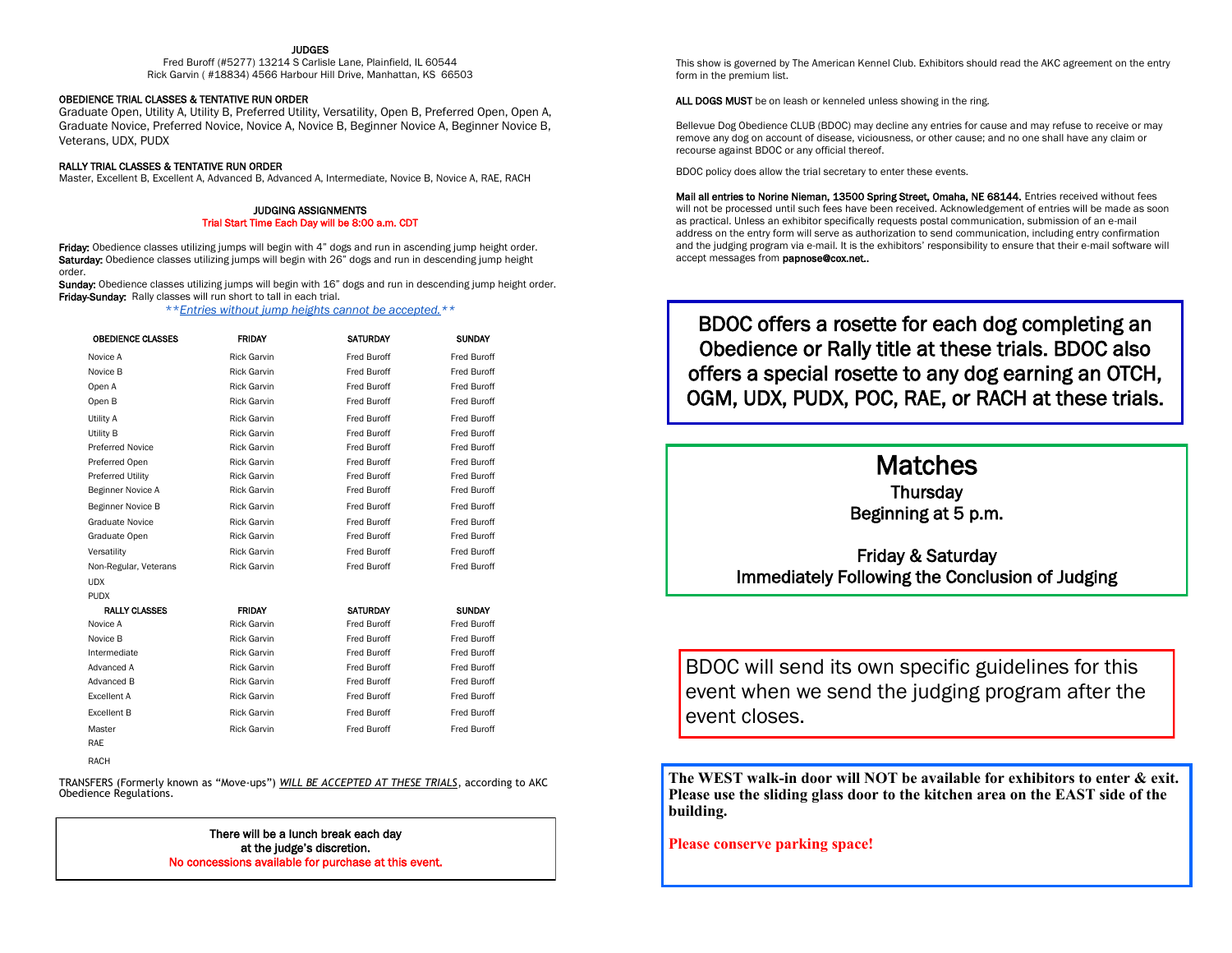# RIBBON AND ROSETTE PRIZES

Bellevue Dog Obedience Club offers the following ribbons and rosettes:

# OBEDIENCE TRIALS

HIGHEST SCORING DOG IN THE REGULAR CLASSES: Blue & Gold Rosette HIGHEST COMBINED SCORE IN OPEN B & UTILITY A or B: Blue & Green Rosette HIGHEST SCORING DOG IN THE PREFERRED CLASSES: Blue & Gold Rosette HIGHEST COMBINED SCORE IN PREFERRED OPEN AND PREFERRED UTILITY: Blue & Green Rosette

A dark green ribbon will be awarded to all dogs receiving a qualifying score.

A qualifying score is required for all prizes and awards offered in the *Regular* classes. "Dog" means either sex.

A qualifying score is *not* required for class placements or prizes in the *Veterans* class.

All prizes and trophies must be claimed at the end of the trial; none will be mailed. BDOC reserves the right to substitute a prize of equal or greater value.

## OBEDIENCE TRIAL PRIZES

## FRIDAY

Bellevue Dog Obedience Club offers the following prizes: HIGHEST SCORING DOG IN REGULAR CLASSES: \$10 voucher for any BDOC event HIGHEST COMBINED SCORE IN OPEN B & UTILITY A or B: \$10 voucher for any BDOC event HIGHEST SCORING DOG IN PREFERRED CLASSES: \$10 voucher for any BDOC event HIGHEST COMBINED SCORE IN PREFERRED OPEN & PREFERRED UTILITY: \$10 voucher for any BDOC event

## **SATURDAY**

Bellevue Dog Obedience Club offers the following prizes: HIGHEST SCORING DOG IN REGULAR CLASSES: \$10 voucher for any BDOC event HIGHEST COMBINED SCORE IN OPEN B & UTILITY A or B: \$10 voucher for any BDOC event HIGHEST SCORING DOG IN PREFERRED CLASSES: \$10 voucher for any BDOC event HIGHEST COMBINED SCORE IN PREFERRED OPEN & PREFERRED UTILITY: \$10 voucher for any BDOC event

### **SUNDAY**

Bellevue Dog Obedience Club offers the following prizes:

HIGHEST SCORING DOG IN REGULAR CLASSES: \$10 voucher for any BDOC event HIGHEST COMBINED SCORE IN OPEN B & UTILITY A or B: \$10 voucher for any BDOC event. HIGHEST SCORING DOG IN PREFERRED CLASSES: \$10 voucher for any BDOC event HIGHEST COMBINED SCORE IN PREFERRED OPEN & PREFERRED UTILITY: \$10 voucher for any BDOC event

All vouchers are good for two (2) years from date of issue and may be transferred to another individual.

# RIBBON AND ROSETTE PRIZES

Bellevue Dog Obedience Club offers the following ribbons and rosettes:

# RALLY TRIALS

HIGHEST COMBINED SCORE IN ADVANCED B & EXCELLENT B: Blue & Gold Rosette

HIGHEST COMBINED TRIPLE SCORE IN ADVANCED B, EXCELLENT B, & MASTER: Blue & Red Rosette

A dark green ribbon will be awarded to all dogs receiving a qualifying score.

A qualifying score is required for all prizes and awards offered in the *Regular* classes. "Dog" means either sex.

All prizes and trophies must be claimed at the end of the trial; none will be mailed. BDOC reserves the right to substitute a prize of equal or greater value.

# RALLY TRIAL PRIZES

## FRIDAY

Bellevue Dog Obedience Club offers the following prizes: HIGHEST COMBINED SCORE IN ADVANCED B & EXCELLENT B: \$10 voucher for any BDOC event HIGHEST COMBINED TRIPLE SCORE IN ADVANCED B, EXCELLENT B, & MASTER: \$10 voucher for any BDOC event

## **SATURDAY**

Bellevue Dog Obedience Club offers the following prizes: HIGHEST COMBINED SCORE IN ADVANCED B & EXCELLENT B: \$10 voucher for any BDOC event HIGHEST COMBINED TRIPLE SCORE IN ADVANCED B, EXCELLENT B, & MASTER: \$10 voucher for any BDOC event

## **SUNDAY**

Bellevue Dog Obedience Club offers the following prizes: HIGHEST COMBINED SCORE IN ADVANCED B & EXCELLENT B: \$10 voucher for any BDOC event HIGHEST COMBINED TRIPLE SCORE IN ADVANCED B, EXCELLENT B, & MASTER: \$10 voucher for any BDOC event

All vouchers are good for two (2) years from date of issue and may be transferred to another individual.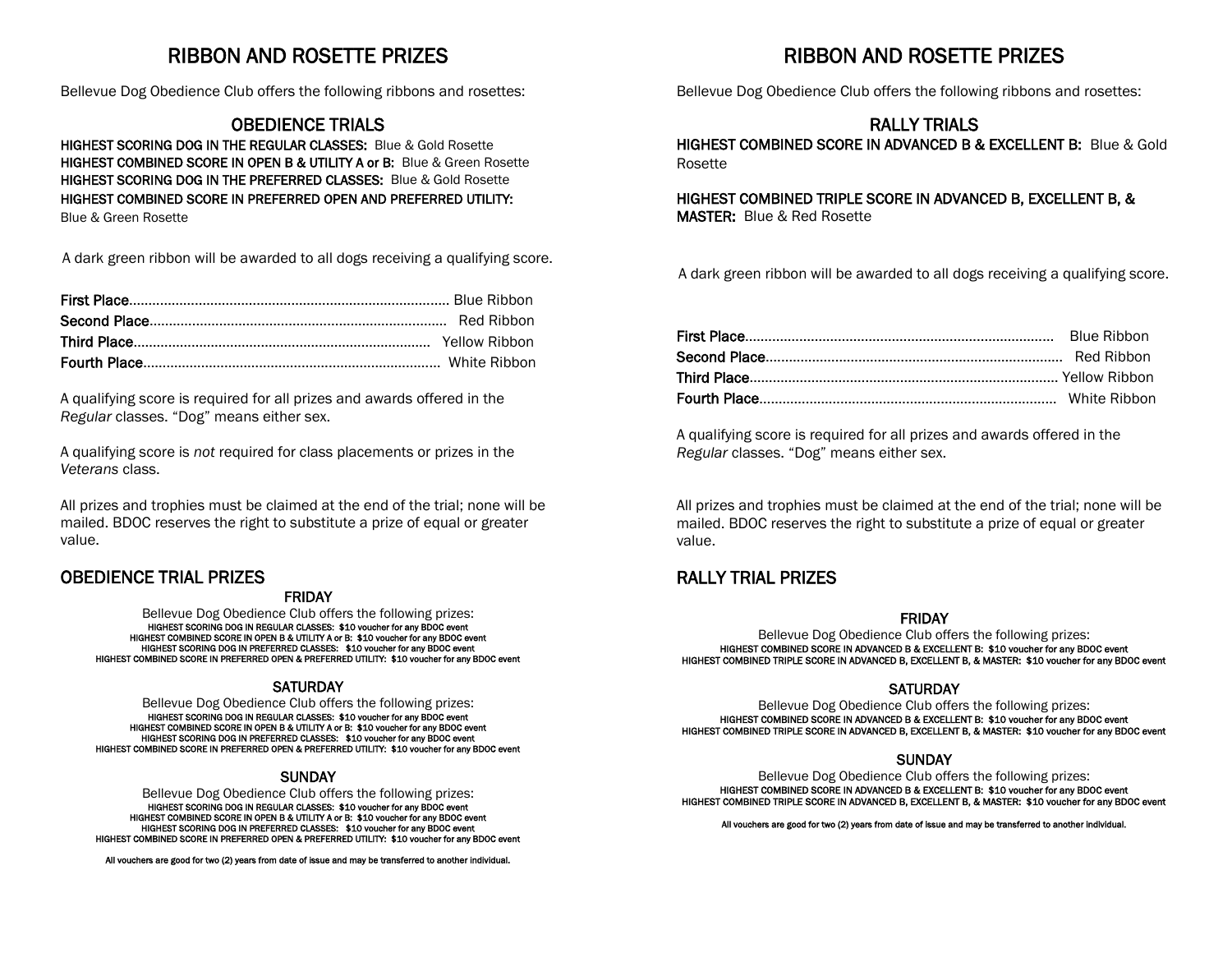### CATALOGS

Catalogs may be ordered with your entries for \$4.00 per copy. They may be picked up the day of the trial. A limited number of catalogs may be available for purchase at the trial for \$6.00 per copy.

#### ROUTES TO THE SHOW SITE:

FROM EAST/WEST: I-80 to I-29 South; take Iowa School for the Deaf/Hwy 92 Exit #47 and turn right; take Hwy 92 to stoplight at intersection of Hwys 92 and Wabash Ave.; turn right on Wabash Ave. for 2.2 miles; turn left onto Pioneer Trail (G-66) for 4 miles; turn right onto 240th Street (gravel road); Sunshine Obedience School is the fourth driveway on the right side of the street – watch for the large black mailbox at the top of the hill after crossing the bike path. Drive VERY SLOWLY up the driveway and watch for dogs, cats, and people.

FROM NORTH/SOUTH: I-29 to Lake Manawa/Iowa School for the Deaf/Hwy 92 Exit #47 and turn right; take Hwy 92 to stoplight at intersection of Hwys 92 and Wabash Ave.; turn right on Wabash Ave. for 2.2 miles; turn left onto Pioneer Trail (G-66) for 4 miles; turn right onto 240th Street (gravel road); Sunshine Obedience School is the fourth driveway on the right side of the street – watch for the large black mailbox at the top of the hill after crossing the bike path. Drive VERY SLOWLY up the driveway and watch for dogs, cats, and people.

#### MOTELS

The following motels have indicated that dogs are allowed. Please inform them of your dogs when you make your reservation. They reserve the right to change their pet policy and rates at any time. It is your responsibility to verify this information. Some establishments may charge extra for pets in the room. Please pick up after your dog(s) and do not leave them unattended in the room so that we will not be refused cooperation by these establishments in the future. Please leave the motel and motel grounds clean. Any complaints from proprietors will be handled by the Trial Committee.

#### *My Place*

281 S 35th Street, Council Bluffs, IA 515001, 855-516-1090

#### *Motel 6*

3132 S Expressway, Council Bluffs, IA 51501 (712) 366-2405

#### *Super 8*

2712 S 24th Street, Council Bluffs, IA 51501 (712) 322-2888

#### *Americinn*

1000 Woodbury Avenue, Council Bluffs, IA 51503 (712) 314-5856

#### *Microtel Inn*

2141 S 35th Street, Council Bluffs, IA 51501 (712) 256-2900

All owners/exhibitors should be aware that BDOC considers the entire motel and grounds to be within the trial limits. You will be responsible for all damage to your room and may be subject to disciplinary action in accordance with the rules of the AKC. Any abuse of the motel/adjoining grounds will be brought to the attention of the show giving club and its Trial Committee. Any exhibitor's entries may be refused for previous misuse of the motel facilities. This is an AKC supported measure.

#### Attention Exhibitors

Exhibitors understand that they are entering this event at their own and others' risk. If you are ill, please stay home.

Telephone, e-mail, and unsigned entries cannot be accepted. Entries not on an Official AKC Entry Form and photocopies of entry forms without the Agreement and Rules on the Official AKC Entry Form are NOT ACCEPTABLE.

Make all checks and money orders payable to Bellevue Dog Obedience Club (BDOC). Canadian exhibitors must make fees payable in US funds. Please mail checks or money orders with entries. Payment will be held until the closing date of the event.

Entry fees shall not be refunded in the event that a dog is absent, disqualified, excused by veterinarian or judge, or barred from competition by action of the Trial Committee or AKC. The well-being of dogs, exhibitors, and spectators is of paramount importance; and in the event it is necessary to cancel or stop the trial before completion, no refund of entry fees will be made.

No entry fees will be refunded if the trials cannot open or be completed by reason of riots, civil disturbance, fire, an act of God, public emergency, an act of a public enemy, or any other cause beyond the control of the organizing committee. BDOC reserves the right to cancel these trials in the event of extreme weather conditions and no entry fee refunds will be made in such case.

Owners are responsible for errors on completed entry forms, whoever may make such errors, and no entry fee will be refunded in event of such errors or cancellation of entries after the published closing date. Changes, additions, or corrections to entry forms must be received in writing, by telegram, or e-mail prior to the close of entries. Those received by telephone are not acceptable.

No refund for duplicate entries. Care will be taken to find duplicates, however, if an entry has been processed, no refund will be made.

No entry shall be made and no entry shall be accepted which specifies any conditions as to its acceptance.

Post-dated and returned checks do not constitute a valid entry. A collection fee will be added to the amount of each returned check.

Checks for withdrawn entries will be shredded. No check will be returned.

Exhibitors should follow their veterinarians' recommendations to assure their dogs are free of internal and external parasites, any communicable diseases, and have appropriate vaccinations.

Bitches coming in season after the closing date will receive a full refund of their entry fee provided that the trial secretary is notified at least 30 minutes prior to the start time of the trial and written verification by a veterinarian is provided.

It is expressly understood that exhibitors alone are responsible for the behavior of their dogs and/or children. Any exhibitor whose dog and/or children create unnecessary disturbances or repeatedly engage in unsafe or disruptive behavior may, at the discretion of the Trial Committee, be asked to leave the trial site. There will be no refunds of entry fees if a person is asked to leave the trial site.

Dogs may arrive any time prior to their scheduled judging. Dogs not required for further judging may be excused. Judges will not wait for any dog holding up a class. Owners or agents are responsible for the presence of their dogs in the judging ring when their classes are called to be judged.

Class prizes will be distributed in the ring to the person showing the dog. Claims must be made in the ring before the judging for that trial is over, and the Secretary advised at once. All ribbons/prizes must be claimed at the trial. If not, they become the property of BDOC. No ribbons/prizes will be mailed.

BDOC, the trial secretary, members of the trial committee, their agents, employees, etc. assume no responsibility for any loss, damage or injury sustained by spectators, exhibitors, handlers, their employees or children, etc. or to any of their dogs or property. Entrants and spectators to this show do so entirely at their own risk.

*BDOC does not agree to arbitrate claims as set forth on the Official AKC Entry Form for these events.*